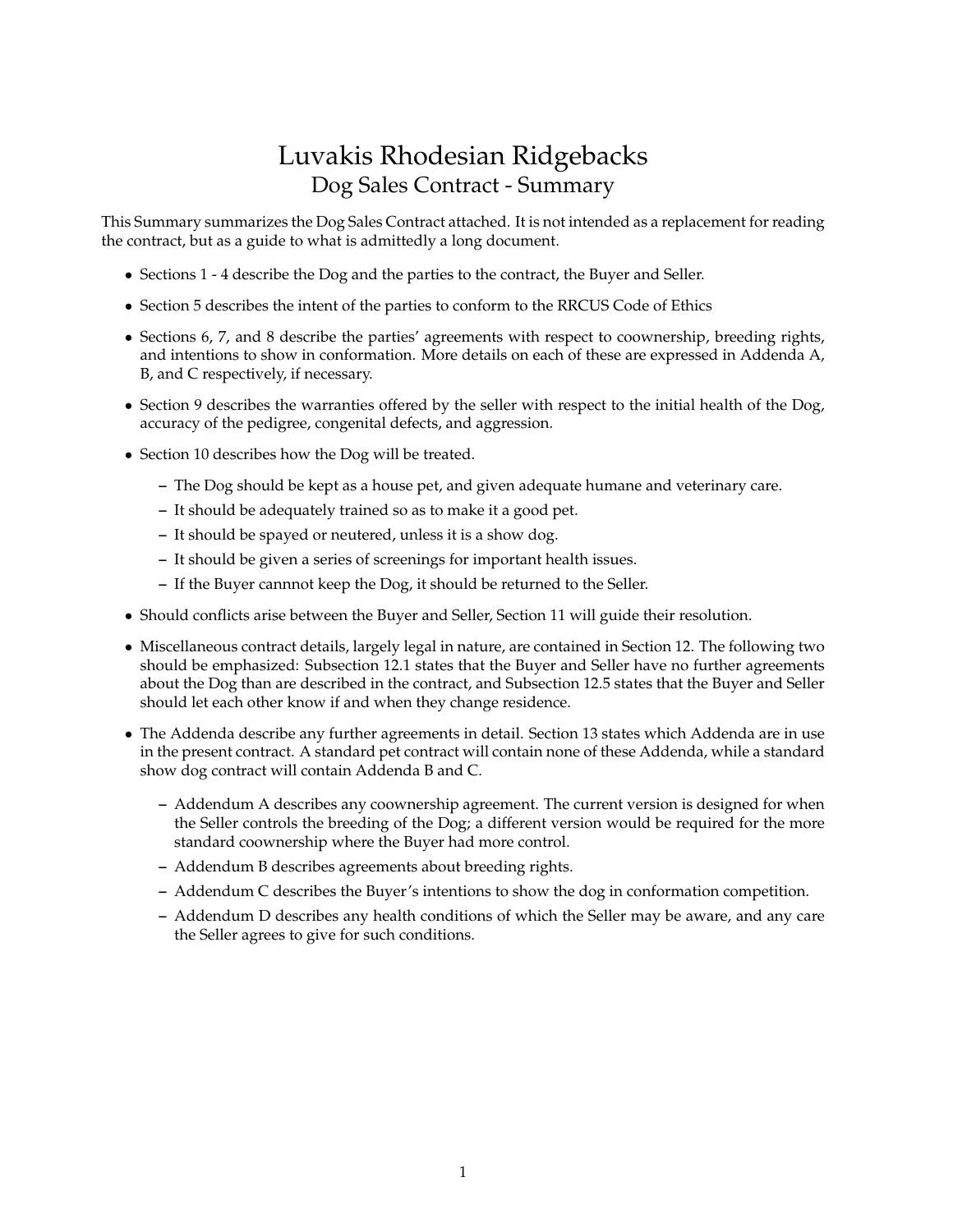# Luvakis Rhodesian Ridgebacks Dog Sales Contract

# **1 Contract Particulars**

Date of Contract Price

# **2 The Dog**

| Registered name                                      |                                 |  |  |  |
|------------------------------------------------------|---------------------------------|--|--|--|
| Dog's call name                                      |                                 |  |  |  |
| Breed                                                | Rhodesian Ridgeback             |  |  |  |
| Sex                                                  | $\sqcap$ Male $\sqcap$ Female   |  |  |  |
| Neutered/spayed                                      | $\Box$ Yes $\Box$ No            |  |  |  |
|                                                      | □ To be, as per Subsection 10.4 |  |  |  |
|                                                      |                                 |  |  |  |
| Registration                                         | $\Box$ Full $\Box$ Limited      |  |  |  |
| Litter reg. # - or                                   |                                 |  |  |  |
| Dog's reg. #HP58484502.                              |                                 |  |  |  |
| Registration Certificate or Application Form given   |                                 |  |  |  |
|                                                      |                                 |  |  |  |
| Sire: CH Tajamani's Kanu                             |                                 |  |  |  |
| Registation #HP19258603                              |                                 |  |  |  |
| Dam: GCH CH Tajamani Kindoro at Luvakis, RN,         |                                 |  |  |  |
| CGC                                                  |                                 |  |  |  |
| Registation # HP43979801                             |                                 |  |  |  |
| If the Buyer is to choose the registered name of the |                                 |  |  |  |
| Dog, it must contain either                          |                                 |  |  |  |
| the prefix "LUVAKIS" or "LUVAKIS'S"; or              |                                 |  |  |  |

- 
- the suffix "OF LUVAKIS"; or

•

The third option is only valid if Seller initials here. Seller's initials: /

The Sellers warrant that the Dog was examined by Dr Heather Riley, a veterinarian licensed in Ohio, practicing veterinary medicine at the clinic named below, on \_\_\_\_\_\_\_\_\_\_\_\_\_\_\_\_\_\_\_, and that at said examination the Dog was found to be in good health, with the exception of any health conditions listed in Addendum D. Hunting Ridge Animal Hospital 6630 Ridge Road Sharon Center, OH 44274 Telephone (330) 239-2777

## **3 The Seller**

Name *Michael Teeling and Mary Gauthier-Teeling and Teresa West-Holmes* Kennel name *Luvakis Rhodesian Ridgebacks (Teresa West-Holmes)* Address *1376 State Road Wadsworth, OH 44281* Telephone (330) 331-4965 Cell (217) 418-9838 E-mail *Luvakis@gmail.com* The Sellers warrant that the Sellers are the  $\square$  sole owners of the dog  $\square$   $\cong$  % co-owners with  $\cong$ 

# **4 The Buyer(s)**

| Street                                          |
|-------------------------------------------------|
|                                                 |
|                                                 |
|                                                 |
| The Buyer warrants that the Buyer will be the   |
| $\Box$ sole owner of the Dog                    |
| $\Box$ % co-owner with $\Box$                   |
| The Co-owner(s) must sign at the bottom of this |
| Contract.                                       |
| Buyer's Vet                                     |
| Telephone                                       |
|                                                 |

# **5 RRCUS Code of Ethics**

The Seller intends to comply with the Code of Ethics of the Rhodesian Ridgeback Club of the United States (RRCUS), both in letter and in spirit, as it exists on the date of this contract. The Seller expects that any violations of said Code shall be reported to the RRCUS Ethics Committee.

The Buyer agrees that if he/she ever breeds the Dog, the Buyer will also comply with the RRCUS Code of Ethics as it exists on the date of this contract.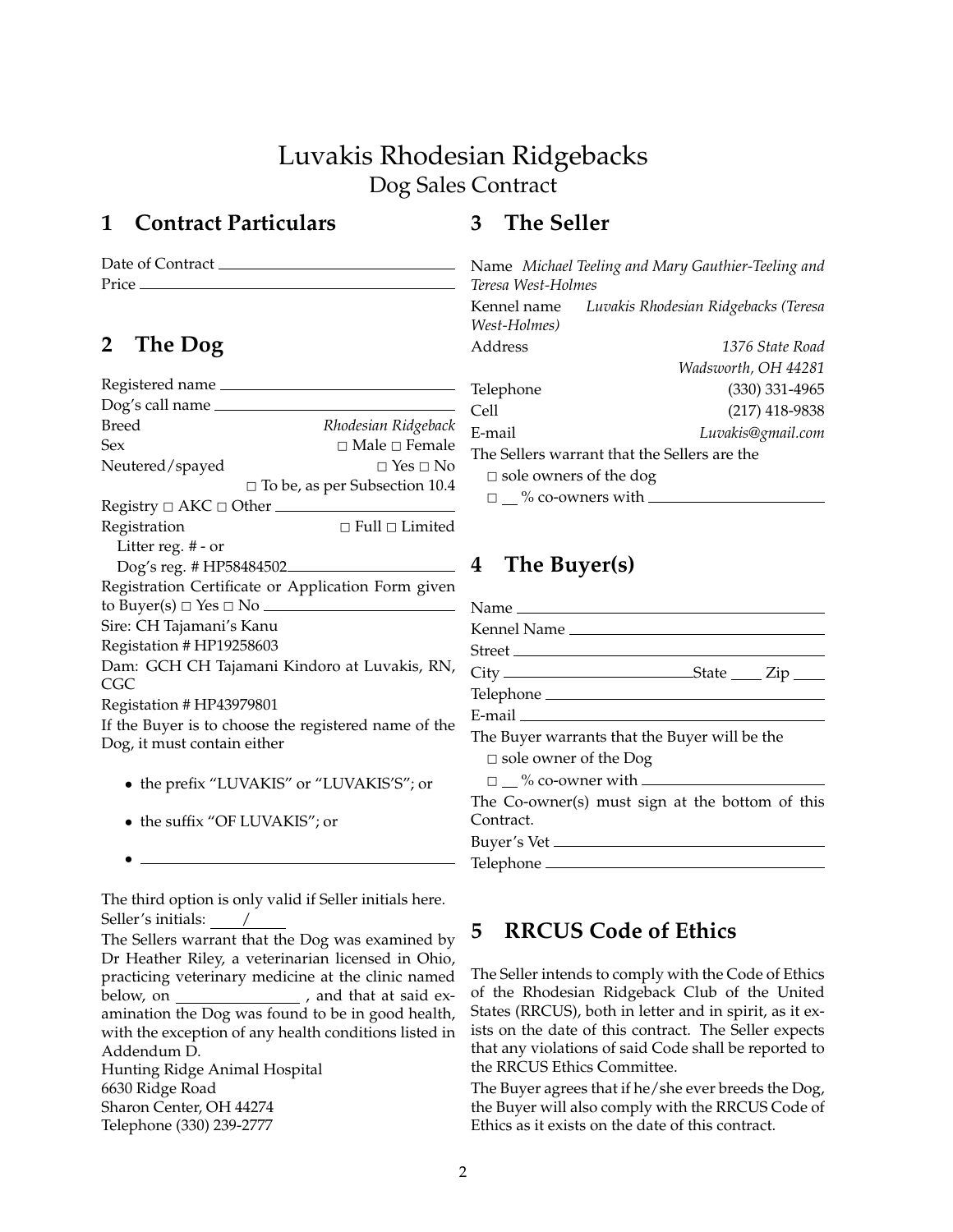# **6 Co-ownership of Buyer with Seller**

There  $\Box$  will  $\Box$  will not be a Co-ownership of the Dog with Buyer and Seller. The terms of the Coownership agreemet will be documented in Addendum A. If no Co-ownership Addendum is attached, there is no Co-ownership agreement and the Dog will be registered in the Buyer's name only

Seller's initials: / Buyer's initials: /

# **7 Breeding of the Dog**

Seller  $\Box$  grants  $\Box$  does not grant breeding rights to the Buyer. Breeding rights will be documented in Addendum B. If no Breeding Addendum is attached, no breeding rights are granted to the Buyer regardless of any other statement.

If breeding rights are not granted, the Dog shall not be granted Full AKC registration, unless there is a co-ownership between Buyer and Seller. Limited registration is available for Dogs not permitted Full registration, allowing competition in all AKC events except for conformation competition.

Seller's initials: <u>/ /</u> Buyer's initials: /

# **8 Conformation Showing of the Dog**

The Buyer  $\Box$  intends to show  $\Box$  does not intend to show the Dog in conformation competition. The Seller  $\Box$  does  $\Box$  does not expect the Dog to be shown in conformation competition.

Attach Addendum C if sold as a conformation show prospect.

It is understood the Seller cannot enforce any showing requirements or impose limitations or extra expense on the Buyer except as regards breeding rights as described in Addendum B. With the abovementioned exception, Addendum C solely expresses the parties' intents.

Seller's initials: <u>/</u> Buyer's initials: <u>/ / /</u>

### **9 Warranties**

#### **9.1 Initial Veterinary Exam**

The Seller strongly recommends that the Buyer take the Dog to a licensed veterinarian for a thorough exam, any necessary vaccinations, and medication within 20 days from the date of purchase.

Any health warranty, express or implied, is void if the Buyer does not make a vet visit within the prescribed period of time.

Provided that the Dog is returned to the Seller within 30 days, and the Buyer furnishes a signed statement from a licensed veterinarian of a medical problem, a full refund will be given to the Buyer within 30 days of return.

#### **9.2 Pedigree**

The Seller warrants that the Dog is a purebred and that pedigree is correct and will be provided to the Buyer at the time of sale.

#### **9.3 Limitations**

The Buyer understands that the Seller has limited information regarding the future temperament, habits, and appearance of the dog, and hence does not warrant such, except as described in this section.

#### **9.4 Congenital Defect**

The Dog is warranted to be free of all known congenital defects. Should a congenital defect in the Dog be discovered by the time the Dog is twentyfour months old, the Seller should be contacted immediately.

Since congenital defects are wide-ranging and vary in degree of severity it is impossible to describe remedies for every situation. The following is intended as a guide; in the event that Buyer and Seller cannot agree on the remedy to be applied, Section 11 shall apply.

If a major congenital defect is discovered by the time the dog is twenty-four months old, the Buyer shall be entitled to a full refund (payable within thirty days of Seller's notification) of the purchase price. The term "major congenital defect" is intended to include such defects as would cause serious detriment to the Dog's quality of life. Such defects would be untreatable or require major surgery. In such a situation the Buyer may retain possession of the Dog or return it to the Seller at the Buyer's option.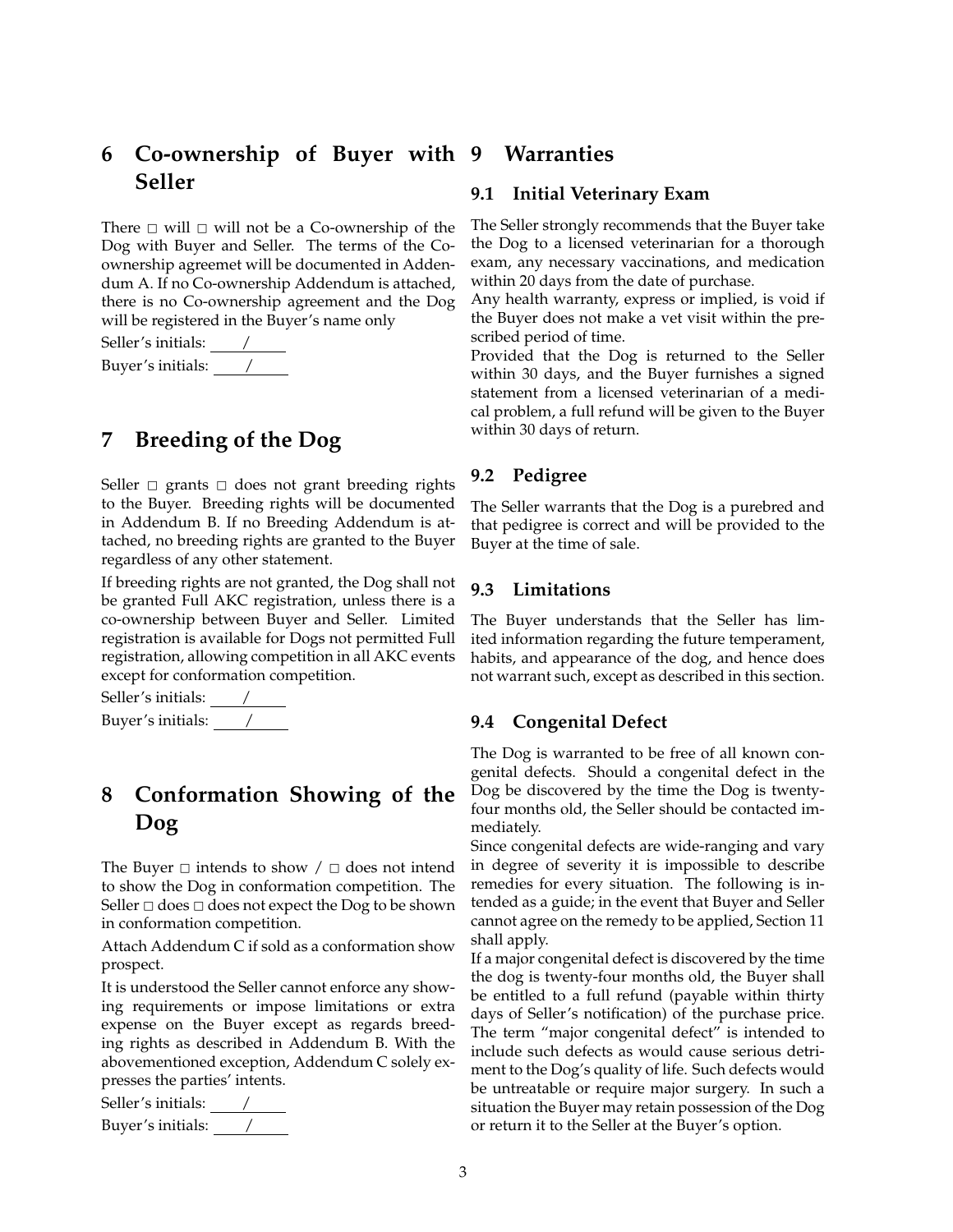If a minor congenital defect is discovered by the time the dog is twenty-four months old, the Buyer shall be entitled to remedy from the Seller depending on the severity of the defect. The term "minor congenital defect" is intended to include such defects as would cause minor detriment to the Dog's quality of life. Such defects would be manageable with medication, physical therapy, or minor surgery, or may require no treatment. In such a situation the Seller shall cover appropriate related medical expenses up to the purchase price of the Dog.

It is understood that if the Dog suffers from any significant heritable congenital defect then it should not be bred. If the dog was intended as a show prospect, it should be spayed or neutered at the earliest opportunity, and the difference between the purchase price and \$1000 shall be refunded to the Buyer within thirty days of the Seller being informed of the alteration. This clause shall not be used to obtain a partial refund where the primary issue is the dog's lack of suitability for conformation showing.

Should Buyer and Seller not agree on the remedy under this subsection in the event of a congenital defect, the Buyer and Seller agree that a panel of three breeders shall be convened to evaluate the Dog, the defect, and the appropriate remedy. The panel shall consist of one breeder chosen by the Buyer, one chosen by the Seller, and one mutually agreed upon by the Buyer and Seller. The breeders should have experience with Rhodesian Ridgebacks, though they need not necessarily be Rhodesian Ridgeback breeders.

The panel will determine, with aid from licensed veterinarians as required,

- whether the Buyer has conformed with the treatment provisions contained in this Contract, specifically in Section 10.
- whether the Dog exhibits a congenital defect
- the severity of said defect

In the event that the panel finds the first two provisions above to be satisfied, the panel shall determine which of the remedies described in this subsection is appropriate.

#### **9.5 Aggression**

The Seller warrants that the Dog is free of predisposition towards aggressive behavior. Should the Buyer believe the Dog has developed aggressive tendencies, the Buyer shall immediately contact the Seller. The Buyer and Seller will arrange for the Seller to observe the Dog in order to confirm the aggressive behavior.

In the event that the Seller cannot or does not confirm the aggressive behavior, the Buyer and Seller agree that a panel of three breeders shall be convened to evaluate the dog's behavior. The panel shall consist of one breeder chosen by the Buyer, one chosen by the Seller, and one mutually agreed upon by the Buyer and Seller. The breeders should have experience with Rhodesian Ridgebacks, though they need not necessarily be Rhodesian Ridgeback breeders.

The panel will determine

- whether the Buyer has conformed with the treatment provisions contained in this Contract, specifically in Section 10, and
- whether the Dog exhibits aggressive tendencies.

In the event that the panel finds both of the provisions above to be satisfied, the Buyer shall be entitled to either, at the option of the Buyer,

- return the dog to the Seller at the Seller's expense for a full refund within thirty days of return, or
- receive a refund of one-half of the purchase price.

If the panel does not find the above provisions to be satisfied, then no action shall be taken. At the Buyer's discretion, the Dog may be returned to the Seller; however no refund will be given.

As an alternative to convening such a Panel, either the Buyer or the Seller may require that the Dog be examined by a Board Certified Veterinary Behaviorist. Whomever requires the examination shall be responsible for the cost of the examination. The Behaviorist shall determine only whether or not the Dog is aggressive; proof that the Buyer has conformed with the treatment provisions in Section 10 shall be furnished by the Buyer to the Seller. If the Behaviorist agrees that the dog is aggressive and proof of conformation with Section 10 is available, the same remedies described above shall apply, at the option of the Buyer.

#### **9.6 Dermoid Sinus**

The Seller warrants that the Dog does not and has never suffered from Dermoid Sinus, except as out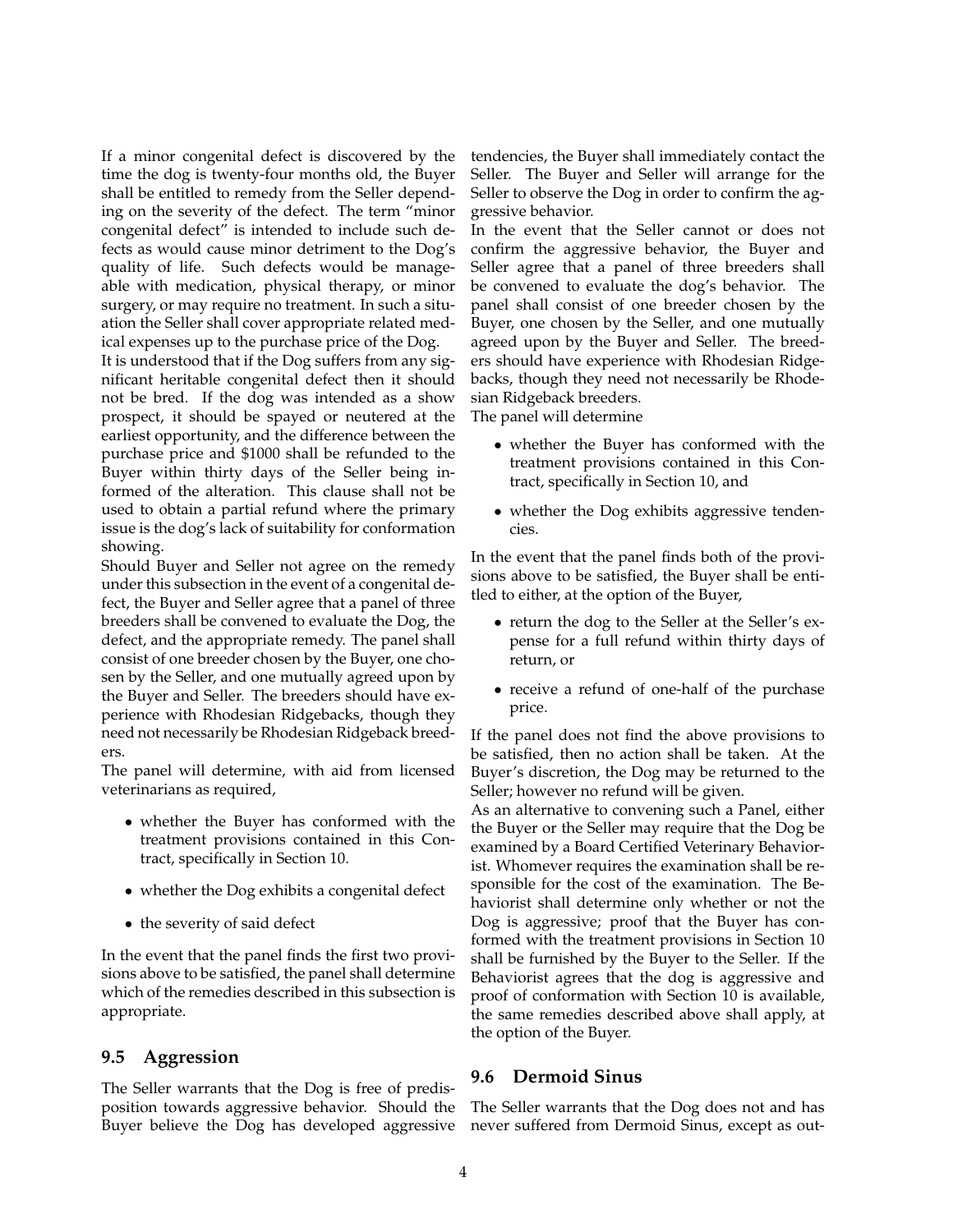lined in Addendum D (Health Disclosures). While Dermoid Sinus is a congenital condition, it is possible that its detection could escape the Seller. Should a Dermoid Sinus be discovered after the Buyer receives the Dog, and subsequently confirmed by at least two licensed veterinarians, the condition shall be considered a congenital defect and subject to the congenital defect clause above.

## **10 Treatment of the Dog**

#### **10.1 Living Conditions**

Regardless of any provisions in this Contract and its Addenda, the Dog is to be kept as a house pet only. Extensive time in outside areas, garage, or tied up outside is not allowed. The Dog is to be kept in the Buyer's living quarters. The Dog will not be used as an attack dog or a guard dog for people, animals, or property.

#### **10.2 Training**

The Seller expects that the Buyer will take the Dog through one puppy class (AKC S.T.A.R. Puppy preferred) and two additional training classes by the Dog's first birthday. It is anticipated that these will be Obedience, Rally, Manners, Tricks and/or CGC prep classes. The Buyer agrees to take the Dog through two more training classes (for a total of five) by the Dog's second birthday. It is anticipated that these will be Obedience, Rally, Manners, Tricks, CGC prep, Agiliity and/or Tracking classes.

Proof of completion of these classes must be furnished to the Seller.

Schutzhund or other guard dog training classes do *not* satisfy this requirement, and are specifically discouraged. Any such training voids the warranty against aggression in Subsection 9.5.

For the purpose of this subsection, a training class is defined as a series of lessons taught by a qualified dog trainer, in a group setting, with total instruction time of approximately six hours. This is commonly achieved through a six or eight week series of lessons, typically at a dog training facility. While private lessons may be useful, they are not a substitute for group lessons.

If the Buyer is purchasing a show prospect, the Buyer is expected to complete Obedience classes as above in addition to regular Conformation training. The Buyer is required to take the Dog through an AKC Canine Good Citizen (CGC) test by the dog's second birthday. Both show prospect and non-show prospect dogs must complete this requirement.

#### **10.3 Permanent Identification**

The Dog  $\Box$  is  $\Box$  is not microchipped.

| The Dog $\Box$ is $\Box$ is not tattooed                                                      |  |  |  |
|-----------------------------------------------------------------------------------------------|--|--|--|
| Tattoo location                                                                               |  |  |  |
| Tatto Mark <b>Takabu</b>                                                                      |  |  |  |
| $\mathbf{u} \cdot \mathbf{u} \cdot \mathbf{v} = \mathbf{u} \cdot \mathbf{u} \cdot \mathbf{v}$ |  |  |  |

Within  $\rule{1em}{0.15mm}$  days of this Contract, the Buyer  $\Box$  shall  $\Box$  shall not be required to provide permanent identification of the Dog with  $\Box$  microchip  $\Box$  tattoo registered in the name of the Buyer *and* Seller. The Seller must remain a second contact for the life of the Dog.

#### **10.4 Alteration**

Unless the Dog is sold as a show prospect, the Buyer agrees to have the Dog spayed no sooner than twelve months of age, and no later than six weeks after resolution of first estrus cycle/neutered between fifteen and twenty months of age, unless such has already been performed, or another agreement is listed and initialed below. The Buyer acknowledges that bitches in estrus must be safeguarded from becoming pregnant.

The Buyer agrees to furnish proof of spay/neuter within thirty days of surgery, unless Buyer and Seller agree otherwise. (Outline other agreement below, and initial below.)

| Seller's initials: |  |  |
|--------------------|--|--|
| Buyer's initials:  |  |  |

### **10.5 Veterinary Care**

The Buyer shall provide the Dog with necessary veterinary care upon sickness, disease, or injury, and shall take it to a veterinarian at least once a year for an annual health examination and routine care. The following list outlines the minimum routine veterinary care expected by the Seller:

- Annual Heartworm testing and year-round Heartworm prevention
- Rabies vaccination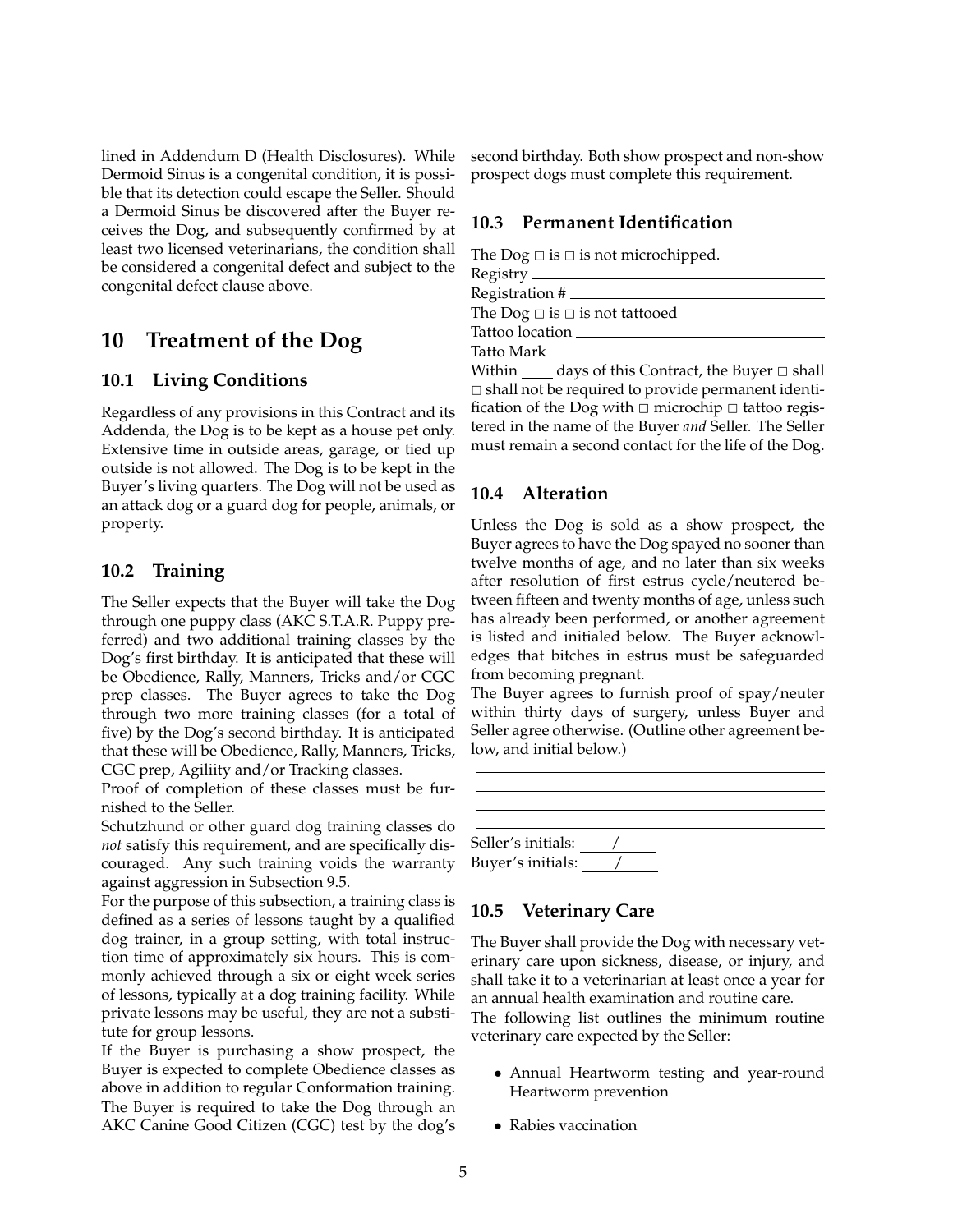- Distemper combination vaccination or titer testing
- Seasonal external parasite prevention

Where possible, three-year vaccinations should be used.

### **10.6 Health Screenings**

The health screenings required for a Dog not intended for breeding shall be as follows:

- Eyes: Canine Eye Registry Foundation (CERF) examination at least once at or after twelve months.
- Thyroid: Orthopedic Foundation for Animals (OFA) examination at least once at or after twelve months.
- Cardiac: OFA Ausculation by a board-certified Cardiologist at least once at or after twelve months.
- Patellas: OFA patellar luxation examination at least once at or after twelve months.
- Elbows: OFA radiographic certification at or after twelve months.
- Hips: OFA radiographic certification at or after twelve months *AND/OR* PennHIP radiographic certification at or after twelve months.
- Hearing: Early Onset Adult Deafness (EOAD) DNA testing, once at any age.
- Degenerative Myelopathy DNA testing, once at any age.
- Rhodesian Ridgeback Inherited Arrhythmia (RR-IVA) DNA testing, once at any age.

The health screenings required for a Dog intended for breeding shall be as follows:

- Eyes: CERF examination annually from twelve months to nine years.
- Thyroid: OFA examination once between twelve and twenty-four months, and again at the ages recommended by the OFA (currently at three, four, six, and eight years).
- Cardiac: OFA echocardiogram by a ACVIM Board-Certified Cardiologist at least once at or after twelve months.
- Patellas: OFA patellar luxation examination at least once at or after twelve months.
- Elbows: OFA radiographic examination and certification at or after twenty-four months.
- Hips: OFA radiographic examination and certification at or after twenty-four months , *AND* PennHIP radiographic examination and certification at or after twenty-four months.
- Hearing: Early Onset Adult Deafness (EOAD) DNA testing, once at any age.
- Degenerative Myelopathy DNA testing, once at any age.
- Rhodesian Ridgeback Inherited Arrhythmia (RR-IVA) DNA testing, once at any age.

The Buyer is responsible for all fees associated with the preceding screenings. The Buyer is additionally responsible for all submission fees to OFA.

## **10.7 Humane Care**

The Buyer shall provide the Dog with humane care and maintain it in accordance with all current and future federal, state, county, and municipal laws and ordinances where the Buyer resides or will reside.

Buyer and Seller agree that euthanasia is appropriate if and only if recommended by a licensed veterinarian. Euthanasia must never be performed simply for convenience. In the event that euthanasia is required, this shall be performed in a humane manner by a licensed veterinarian.

The Buyer acknowledges the Seller's right to remove the Dog from the Buyer's care permanently in the event that proper humane care is not given. Examples of improper humane care include, but are not limited to, failure to care for an illness or injury, or morbid obesity as diagnosed by a licensed veterinarian. This paragraph is not intended to allow the Seller to remove the dog from Buyer's care on a whim; it is intended only for use in severe medical situations, abuse, or neglect.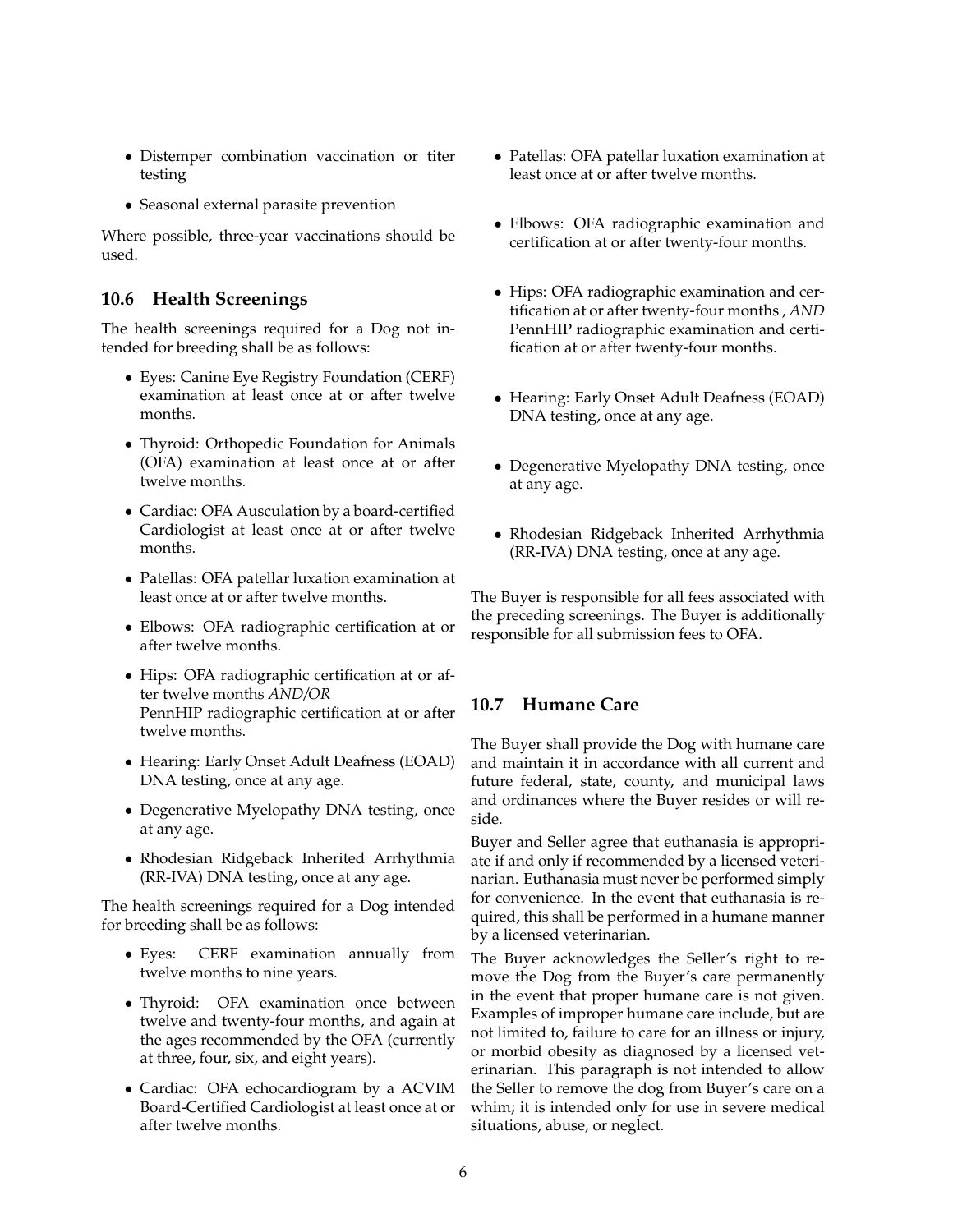#### **10.8 Relinquishment**

If the Dog cannot be kept by the Buyer, the Buyer shall notify the Seller immediately. This Dog may never be sold or given away to any individual, group, company, research facility, or rescue organization, except as expressly directed in writing by the Seller.

If the Dog is returned within 30 days of this Contract without cause as described in Section 9, 50% of the purchase price shall be refunded immediately, and a further 40% of the purchase price (for a total of 90% of the purchase price) shall be refunded after the dog has been placed in its new home. Buyer shall be responsible for all expenses in returning the Dog.

When ownership is transferred, Buyer acknowledges that no refund shall be given except as described in the previous paragraph and in Section 9. The Dog's registration certificate shall be signed over to whomever the Seller directs. Any other transfer of this Dog without written permission of the Seller shall make the Buyer liable for \$10000 in damages, payable upon demand to the Seller. Damages are reduced to \$5000 if proof of spay/neuter is furnished to Seller.

#### **10.9 Delivery**

All charges relative to the shipping or delivery charges for this Dog to the Buyer are to be assumed by the Buyer.

 $\square$  Buyer will pick up the Dog from the Seller

 $\Box$  Seller will deliver the Dog to the Buyer

 $\square$  Seller will release the Dog to Buyer's representative,

If the Dog is ever returned to the Seller for any reason, all shipping charges are the Buyer's responsibility, including the forfeiture of the shipping crate, except as otherwise described in this contract.

## **11 Conflict Resolution**

#### **11.1 Mediation**

Buyer and Seller agree to mediate any dispute or claim arising between them out of this Contract, or any resulting transaction, before resorting to arbitration or court action. Mediation fees, if any, shall be divided equally among the parties involved. If, for any dispute or claim to which this paragraph applies, any party commences an action without first attempting to resolve the matter through mediation,

or refuses to mediate after a request has been made, then that party shall not be entitled to recover attorney fees, even if they would otherwise be available to that party in any such action. This mediation provision applies whether or not the arbitration provision in Subsection 11.2 is initialled.

#### **11.2 Arbitration**

If initialled below, Buyer and Seller agree that any dispute or claim in law or equity arising between them out of this Contract, which is not settled though mediation, shall be decided by neutral, binding arbitration. The arbitrator shall be a retired civil judge or justice, or an attorney, unless the parties mutually agree to a different arbitrator, who shall render and award in accordance with the laws of the State of Ohio. Judgement upon the award of the arbitrator may be entered in any court having jurisdiction, and the parties shall have the right to discovery in accordance with Ohio civil code.

Seller's initials: <u>/</u> Buyer's initials: /

#### **11.3 Relief**

With the exception stated in Subsection 11.1 in any action, proceeding, or arbitration between Buyer and Seller arising out of this Contract, the prevailing party shall be entitled to reasonable attorney fees, costs, and penalties from the non-prevailing party.

## **12 General Contract Terms**

#### **12.1 Totality**

All understandings between the parties are incorporated in this Contract. Its terms are intended by the parties as final and an exclusive expression of the agreement with respect to its subject matter, and may not be contradicted by evidence of any prior agreement or contemporaneous oral agreement. If any provision of this Contract is held ineffective or invalid, the remaining provisions will nevertheless be given full force and effect.

#### **12.2 Modification**

Neither this Contract nor any provisions in it may be extended, amended, modified, altered, or changed, except in writing signed by the Buyer(s) and Seller(s).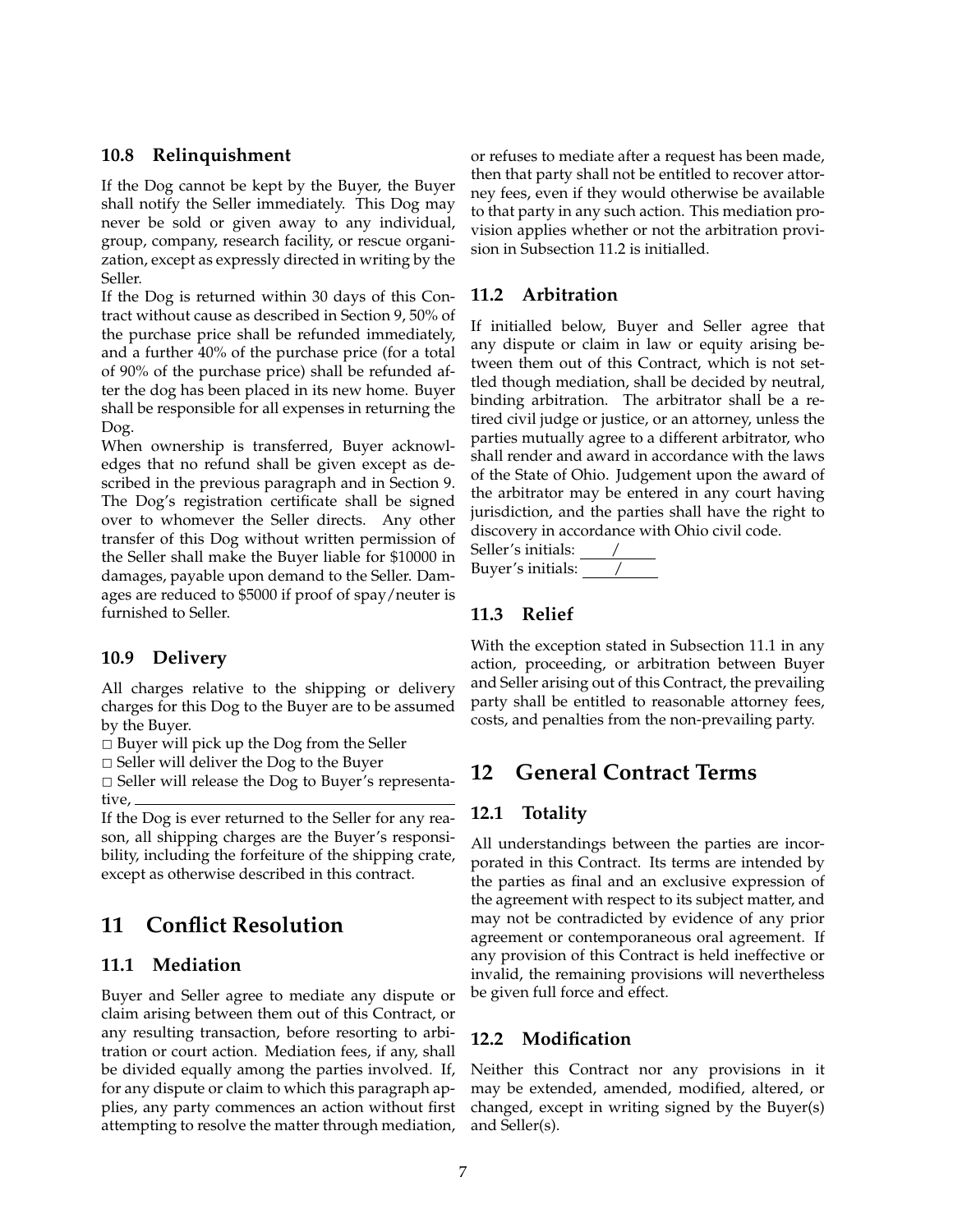#### **12.3 Jurisdiction**

This Contract shall be governed by and construed in accordance with the internal laws of the State of Ohio.

### **12.4 Completeness**

In the event the laws of the State of Ohio require any other provisions to be included in this Contract to make this Contract compliant with the laws of said state, then said provisions shall be deemed included herein.

#### **12.5 Residence**

The Dog shall reside at the address stated in Section 4 above. Any changes in the Buyer's or Seller's address must be relayed to the other party within 90 days of the change.

#### **12.6 Language**

The singular form of Buyer and Seller includes the plural.

#### **12.7 Deviation**

No action or failure to act by any party hereto shall constitute a waiver of any right or duty afforded to such party under this Contract, nor shall any such action or failure to act constitute an approval of, or acquiescence in, any breach hereof except as may be specifically agreed in writing.

#### **12.8 Required Consent**

If any consent or other approval is needed and is provided for in this Contract, such consent or other approval shall not be unreasonably witheld, delayed, or conditioned.

#### **12.9 Amendments**

Amendments to this agreement may be made in writing and require the signature of all parties.

## **13 Addenda**

This Contract has the following Addenda which are part of the contract:

- 2 A. Co-ownership Agreement of Buyer and Seller
- $\Box$  B. Breeding Agreement
- 2 C. Conformation Showing Agreement
- 2 D. Health Disclosure

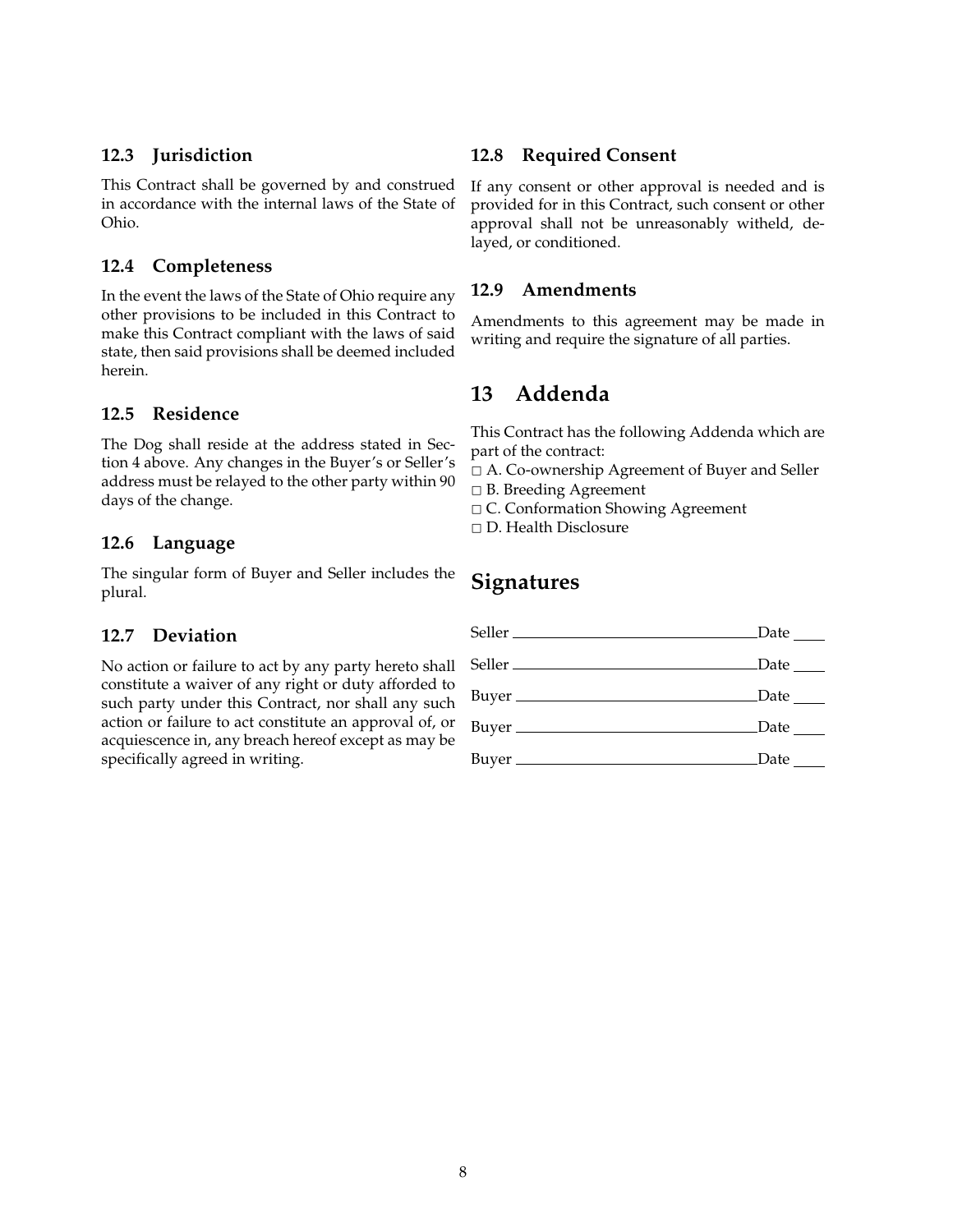# **Addendum A**

### **Co-ownership Agreement of Buyer and Seller**

This Addendum is part of the Contract and Bill of Sale dated between Sellers Teresa West-Holmes and Emily

Holmes and Buyer(s) regarding the Dog .

- A1 The Dog will not be bred without the consent of both the Buyer and Seller in each instance, nor shall it be spayed or neutered except as specifically allowed by this contract.
- A2 The  $\Box$  Seller's name  $\Box$  Buyer's name shall be the first on the registration papers of this Dog. The  $\Box$  Seller  $\Box$  Buyer shall be responsible for registering the Dog, with full cooperation of the other party.
- A3 If the Seller wishes to use the Dog for stud service, Seller may do so at no cost. However any costs for semen collection, extension, shipping, storage, or any other costs ancillary to the breeding are the responsibility of the Seller. Refusal by Buyer to allow Seller to use the dog for stud service, including unreasonable refusal to cooperate in having semen collected, shall entitle Seller to damages of \$10000 or forfeiture of Buyer's ownership, at Buyer's option.
- A4 If the Buyer wishes to breed the Dog, the breeding cannot be done without written permission of the Seller and all owners of the Dam and Sire.
- A5 All breeding expenses will be borne by the Seller. All proceeds will accrue to the Seller except that if at least three ridged saleable pup-

pies are obtained from said litter, Buyer shall be entitled to remuneration in the amount of one of the following, at Buyer's discretion: \$1000, or a puppy from said litter, mutually agreed upon by Seller and Buyer. While the Dog whelps, it shall reside with the Seller at no cost to the Buyer, for a period of up to twelve weeks, at the Seller's discretion.

- A6 If the Dog is bred without permission of either owner, the owner(s) that allowed the Dog to be bred (by accident or design) shall pay the sum of \$10000 per instance as damages to the non-offending owner(s). If the Dog is altered without permission of either owner, the owner(s) that allowed the Dog to be altered shall pay the sum of \$10000 as damages to the non-offending owner(s), unless such alteration was at the recommendation of a licensed veterinarian.
- A7 The Seller may relinquish Co-ownership at the Seller's discretion. Seller will execute all paperwork necessary to register the Dog in the sole name of the Buyer in such a circumstance.
- A8 Amendments to this agreement may be made in writing and require the signature of all parties.

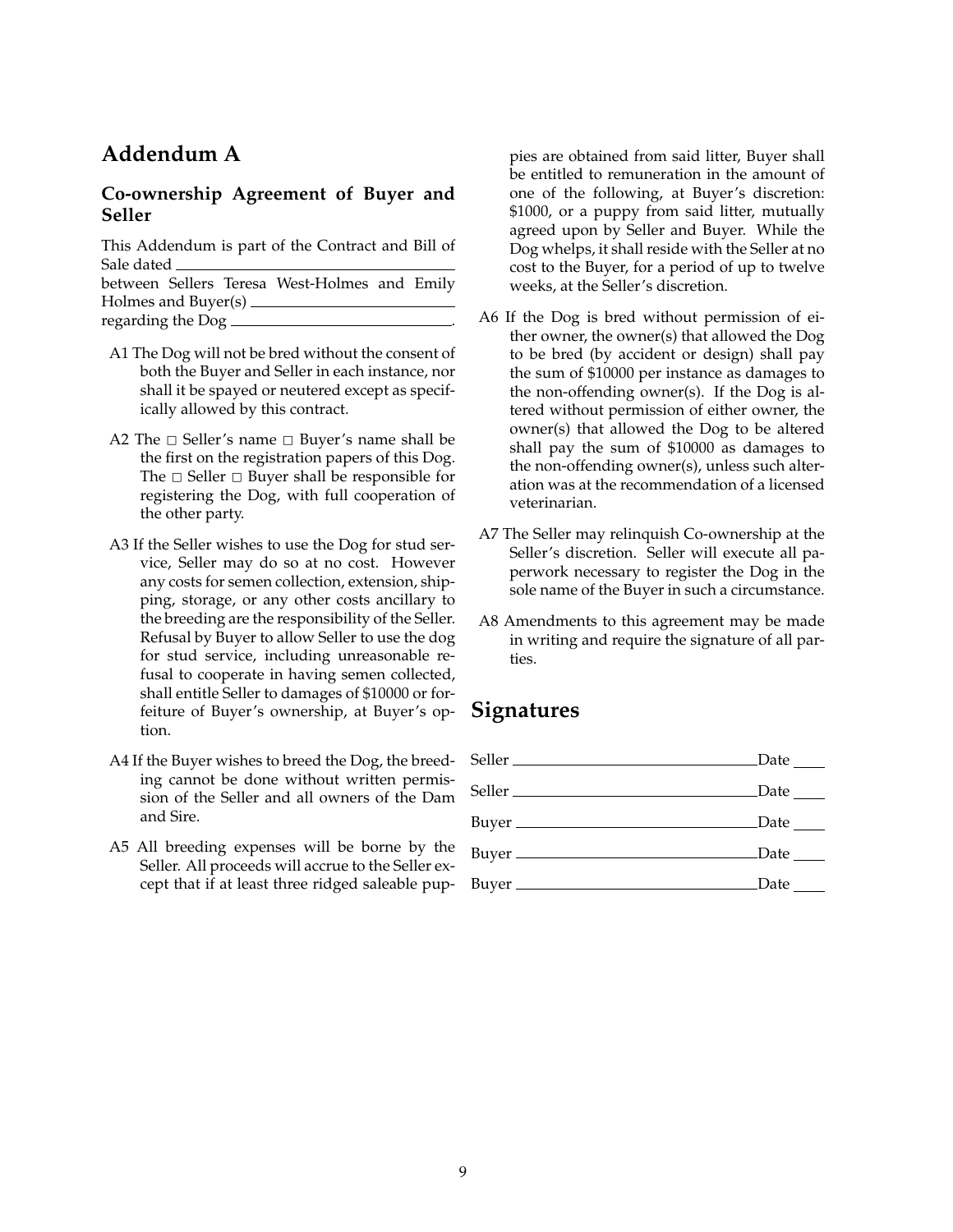## **Addendum B**

#### **Breeding Agreement**

This Addendum is part of the Contract and Bill of Sale dated

between Sellers Teresa West-Holmes and Emily Holmes and Buyer(s) regarding the Dog .

- B1 The Buyer agrees not to breed the Dog until it has obtained its AKC Conformation Championship. The Buyer agrees to only breed the Dog to another AKC Conformation Champion.
- B2 If the Dog is male, the Dog may sire as many litters as the Buyer deems appropriate. If the Dog is female, the Dog is limited to whelping at most three litters.
- B3 The kennel name of the  $\Box$  Seller  $\Box$  Buyer shall be used for puppies whelped by the Dog.
- B4 If the Dog is male, the Buyer agrees to allow the Seller to use the Dog for one breeding. If the breeding does not result in at least two saleable ridged puppies, Buyer agrees that Seller may use the Dog again for one further breeding, regardless of outcome. These breedings shall be at no cost to the Seller. Any costs for semen collection, extension, shipping, storage, or any other costs ancillary to the breeding are the responsibility of the Seller. Buyer shall not neuter the Dog without allowing at least one year's notice to exercise this breeding right.

If the Dog is female, the Buyer agrees to return to the Seller one puppy from the Dog's first litter at no cost to Seller except reasonable shipping costs. The puppy shall be a "second pick"; Buyer may reserve one puppy from

the litter, and Seller shall be allowed to choose from the remainder. Should Seller choose not to exercise this option, it shall roll over to the Dog's next litter. Seller will agree to conditions of purchase similar to the present contract, but may not be required to assent to conditions more limiting that the present contract. Seller may choose to arrange for the puppy to be placed in a different home, receiving whatever purchase price Seller may arrange with another buyer. Seller may not require that Buyer place the puppy in a different home not approved of by Buyer, but such approval shall not be unreasonably withheld. Buyer shall be entitled to spay the Dog at Buyer's discretion without regard to this clause.

Seller may forego all rights expressed in this clause by signing here: Seller Date Date

- B5 Breach of clauses B1, B2, or B4 shall entitle Seller to damages of \$10000 per instance. Breach of clause B3 shall entitle the damaged party to damages of \$500 per puppy that does not bear the kennel name of the damaged party.
- B6 Amendments to this agreement may be made in writing and require the signature of all parties.

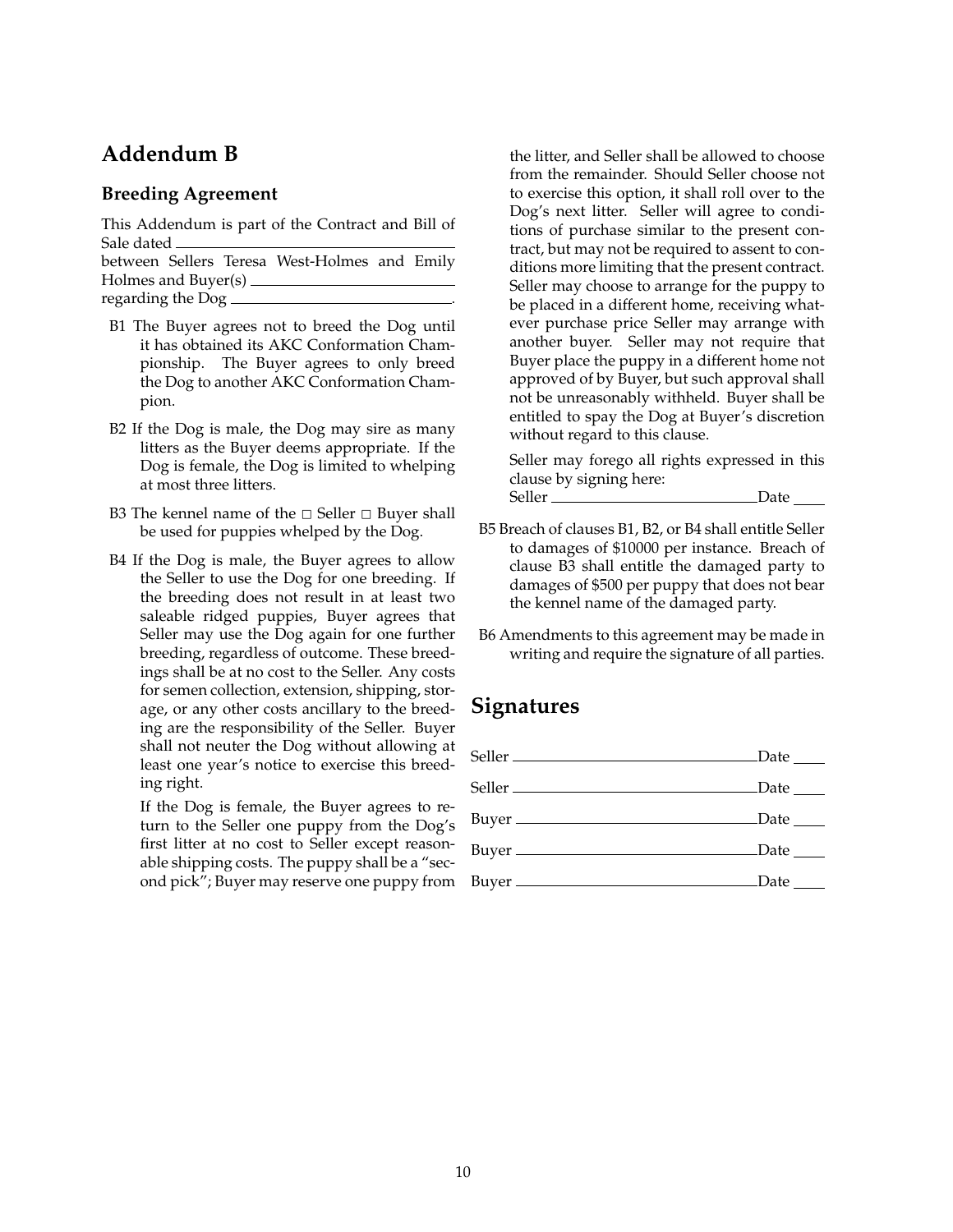# **Addendum C**

#### **Conformation Showing Agreement**

This Addendum is part of the Contract and Bill of Sale dated

between Sellers Teresa West-Holmes and Emily Holmes and Buyer(s) regarding the Dog .

- C1 All showing will be done under the rules of the AKC.
- C2 Show prospects are Dogs which require special responsibilities for the Buyer and Seller in addition to the requirements set out in the main portion of this Contract. Show prospect animals must be registered with the AKC and be free from all disqualifying faults for the Rhodesian Ridgeback.
- C3 This Dog is in no way guaranteed to win in the show ring. However, with proper care on the part of the Buyer, in due time, the Dog should be of acceptable temperament and structure, and should embody the basic standards of the breed
- C4 Buyer acknowledges that he/she has the knowledge and understanding of the require-

ments and special care necessary for a Dog to be shown.

- C5 Seller warrants that the Dog is free from any AKC disqualifying faults and major faults as stated in the breed standard at the time of the sale.
- C6 If the Buyer and Seller disagree as to the merits of this Dog, it is agreed both parties will abide by the opinion of a mutually acceptable third party, such as an AKC judge licensed to judge the breed, on the show merits of the Dog.
- C7 Amendments to this agreement may be made in writing and require the signature of all parties.